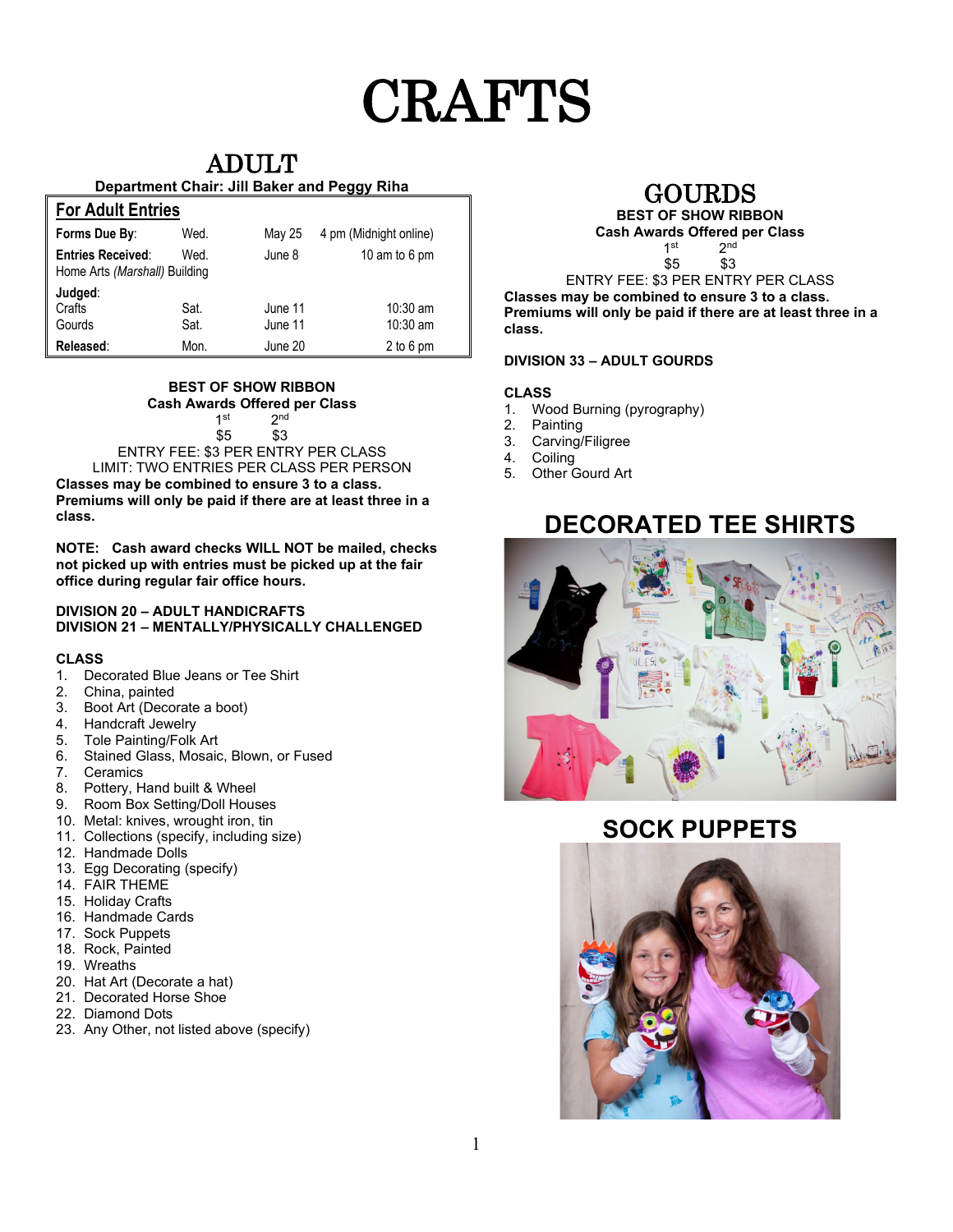### BIRDHOUSES & GARDEN STAKES

*(Also listed in Fruits & Veggie section)* **Department Chair: El Dorado County Master Gardeners**

#### **For Adult, Teen & Youth BIRDHOUSES & GARDEN STAKES Entries**

| <b>OIANLO LIIUICS</b>                                                 |      |                               |             |  |
|-----------------------------------------------------------------------|------|-------------------------------|-------------|--|
| Forms Due By:<br>Late entry forms may be with additional fee          | Wed. | May 25 4 pm (Midnight online) |             |  |
| <b>Entries Received:</b><br>*Flowers & Plants Building (Floriculture) | Wed. | June 15                       | $3$ to 6 pm |  |
| Judged:                                                               | Sat. | June 11                       | $10:00$ am  |  |
| Released:                                                             | Mon. | June 20                       | 2 to 6 pm   |  |

### BIRDHOUSES

Exhibitor should make birdhouses. If birdhouse was purchased, exhibitor must do all decoration.

**Cash Awards Offered per Class** 

 $1^{st}$   $2^{ND}$   $3^{rd}$ <br> $$5$   $$3$   $$1$ 

 $$3$ ENTRY FEE: \$3 PER ENTRY PER CLASS

**Classes may be combined to ensure 3 to a class. Premiums will only be paid if there are at least three in a class**

### **DIVISION 22**

### **CLASS**

- 1. Youth Other (specify)
- 2. Teen Other (specify)<br>3. Adult Other (specify)
- Adult Other (specify)

### GARDEN STAKES

*(Also listed in Fruits & Veggie section)* Create a garden stake using any materials. Garden stake cannot be taller than 36" or wider than 12".

**Cash Awards Offered per Class** 

| 1st | 2 <sup>ND</sup> | 3 <sup>rd</sup> |  |
|-----|-----------------|-----------------|--|
| \$3 | \$2             | \$1             |  |

ENTRY FEE: \$1 PER ENTRY PER CLASS **Classes may be combined to ensure 3 to a class.** 

**Premiums will only be paid if there are at least three in a class**

### **DIVISION 23**

#### **CLASS**

1. Garden stakes

# TEEN & YOUTH CRAFTS

**Department Chair: Caroline Mueller**

|  |  |  | For Teen, Youth, Club Craft & 4-H Entries |
|--|--|--|-------------------------------------------|
|  |  |  |                                           |

| Forms Due:<br>Late entry forms may be with additional fee | Wed.         | May 25             | 4 pm (Midnight online)                       |
|-----------------------------------------------------------|--------------|--------------------|----------------------------------------------|
| <b>Entries Received:</b><br>*Youth Arts & Crafts Building | Mon.         | June 6             | 10 am to 6 pm                                |
| Judged:<br>Released:                                      | Sat.<br>Mon. | June 11<br>June 20 | <b>Following Adult Crafts</b><br>$2$ to 6 pm |

**BEST OF SHOW RIBBON – In each Division NO CASH AWARDS – RIBBONS ONLY TEEN DIVISIONS – AMERICAN JUDGING YOUTH DIVISION – DANISH JUDGING** LIMIT: ONE ENTRY PER CLASS PER PERSON

### **FREE TO ENTER**

OVERALL DIMENSIONS MUST NOT EXCEED 20" x 28"

**DIVISION 24 – 5 years and under DIVISION 25 – 6 through 10 years DIVISION 26 – 11 through 13 years DIVISION 27 – TEEN ages14 through 18 years DIVISION 28 – Mentally/Physically Challenged**

#### **CLASS**

- 1. Decorated Blue Jeans or Tee Shirt
- 2. China, painted
- 3. Boot Art (decorate a boot)<br>4. Handcraft Jewelry
- 4. Handcraft Jewelry<br>5. **DUCT TAPE ART**
- 5. **DUCT TAPE ART**
- Stained Glass, Mosaic, Blown, or Fused
- 7. Ceramics<br>8. Pottery, H
- 8. Pottery, Hand built & Wheel<br>9. Room Box Setting/Doll Hous
- Room Box Setting/Doll Houses
- 10. Gourds
- 11. Collections (specify, including size)
- 12. Handmade Dolls
- 13. Egg Decorating (specify)
- 14. FAIR THEME
- 15. Holiday Crafts
- 16. Model Horse Collection
- 17. Handmade Cards
- 18. Sock Puppets
- 19. Rock, Painted
- 20. Paper Crafts (NO models or kits allowed)
- 21. Nature Craft
- 22. Decorated Horse Shoe
- 23. Any other, not listed above (specify)